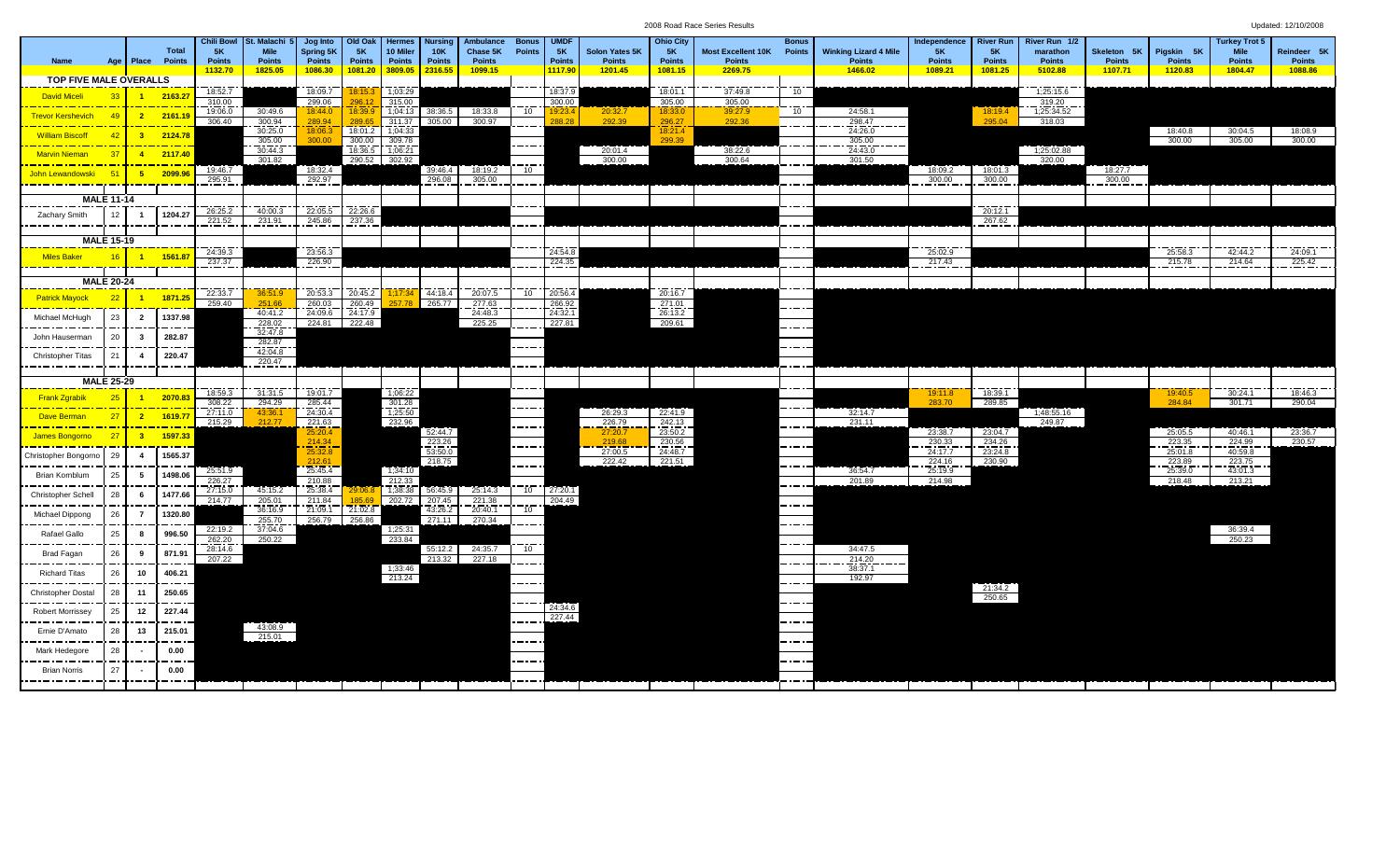2008 Road Race Series Results Updated: 12/10/2008

|                                                                                                                       |                   |                   |                                  | <b>Chili Bowl</b> | St. Malachi 5         | Jog Into            | Old Oak                   | <b>Hermes</b>             | <b>Nursing</b>                             | Ambulance         | <b>Bonus</b>    | <b>UMD</b>               |                          | <b>Ohio City</b>         |                           | <b>Bonus</b>     |                                               | Independence      | <b>River Run</b>         | River Run 1/2        |                              |                          | <b>Turkey Trot 5</b>     |                              |
|-----------------------------------------------------------------------------------------------------------------------|-------------------|-------------------|----------------------------------|-------------------|-----------------------|---------------------|---------------------------|---------------------------|--------------------------------------------|-------------------|-----------------|--------------------------|--------------------------|--------------------------|---------------------------|------------------|-----------------------------------------------|-------------------|--------------------------|----------------------|------------------------------|--------------------------|--------------------------|------------------------------|
|                                                                                                                       |                   |                   | <b>Total</b><br>Age Place Points | <b>5K</b>         | <b>Mile</b><br>Points | <b>Spring 5K</b>    | <b>5K</b>                 | 10 Miler                  | 10K                                        | Chase 5K          | <b>Points</b>   | <b>5K</b>                | <b>Solon Yates 5K</b>    | <b>5K</b>                | <b>Most Excellent 10K</b> | Points           | <b>Winking Lizard 4 Mile</b><br><b>Points</b> | <b>5K</b>         | <b>5K</b>                | marathon             | Skeleton 5K<br><b>Points</b> | Pigskin 5K               | <b>Mile</b>              | Reindeer 5K<br><b>Points</b> |
| <b>Name</b>                                                                                                           | <b>MALE 30-34</b> |                   |                                  | <b>Points</b>     |                       | <b>Points</b>       | <b>Points</b>             | <b>Points</b>             | <b>Points</b>                              | <b>Points</b>     |                 | Points                   | <b>Points</b>            | <b>Points</b>            | <b>Points</b>             |                  |                                               | <b>Points</b>     | <b>Points</b>            | <b>Points</b>        |                              | Points                   | <b>Points</b>            |                              |
|                                                                                                                       |                   |                   |                                  |                   | 30:37.4               |                     |                           | 1;05:24                   |                                            |                   |                 |                          | 21:46.6                  |                          |                           |                  |                                               | 18:46.9           | 18:19.1                  | 1;36:04.77           |                              |                          | 30:18.2                  |                              |
| <b>Roy Munk</b><br>-------------                                                                                      | 33 <sup>°</sup>   | $-1$              | 2055.64                          |                   | 302.96                |                     |                           | 305.76                    |                                            |                   |                 |                          | 275.87                   |                          |                           |                  |                                               | 289.96            | 295.14                   | 283.26               |                              |                          | 302.70                   |                              |
| <u> Travis Haselswerd</u>                                                                                             | -32               | $\overline{2}$    | 2005.7                           | 20:48.5           | 32:32.3               | 19:04.6             |                           |                           |                                            | 19:20.0           | 10              |                          | 22:10.2                  |                          |                           |                  | 25:57.9                                       | 18:50.2           |                          |                      |                              |                          |                          | 19:28.5                      |
|                                                                                                                       |                   |                   |                                  | 281.26            | 285.13                | 284.72              |                           |                           |                                            | 289.00<br>19:48.5 | $\overline{10}$ |                          | $\frac{270.96}{21:46.2}$ |                          | 41:31.4                   |                  | 287.01                                        | 289.12<br>19:34.1 | 19:24.4                  |                      | 19:16.4                      |                          |                          | 279.55                       |
| <b>Bohdan Chrobak Jr</b>                                                                                              | 30 <sup>°</sup>   | 3 <sup>1</sup>    | 1984.3                           | 20:27.1<br>286.14 | 33:28.<br>277.11      |                     | <u> 21:05.4</u><br>רכ האנ |                           |                                            | 282.07            |                 |                          | 275.93                   |                          | 277.87                    |                  | 26:59.5<br>248.48                             | 278.30            | 278.58                   |                      | 287.36                       | 20:25.8<br>274.32        | 32:17.8<br>284.02        |                              |
| Marty Mackar                                                                                                          | 30                | $\overline{4}$    | 1902.27                          | 22:37.1           | 35:52.8               | 19:58.1             |                           |                           | 43:13.5                                    | 20:11.8           | 10              | 20:38.2                  |                          | 20:16.2                  | 44:17.8                   | 10               |                                               |                   |                          |                      |                              |                          |                          |                              |
| ---------                                                                                                             |                   |                   |                                  | 258.74            | 258.57                | 272.01              |                           |                           | 272.43                                     | 276.66            |                 | 270.85<br>22:29.0        |                          | $\frac{271.12}{19:49.8}$ | 260.46<br>49:16.9         |                  |                                               |                   |                          |                      |                              |                          |                          |                              |
| Jon Grafious                                                                                                          | 34                | 5                 | 1799.9                           | 23:45.7<br>246.29 | 35:42.4<br>259.82     |                     | 264.34                    | 20:27.0 1;17:01<br>259.61 |                                            |                   |                 | 248.60                   |                          | 277.16                   |                           | 10               |                                               |                   |                          |                      |                              |                          |                          |                              |
| -------                                                                                                               |                   |                   |                                  | 23:37.1           | 39:33.6               |                     | 23:48.                    | 1;23:20                   | 48:30.8                                    | 23:10.6           | 10              |                          |                          | 23:05                    | 234.12<br>48:47.7         | 10 <sup>10</sup> | 31:46.6                                       | 22:13.7           |                          | 1;48:07.77           |                              | 23:29.1                  | 38:21.6                  | 23:32.4                      |
| Jim Lombardo<br>_________                                                                                             | 31                | 6                 | 1727.39                          | 247.79            | 234.52                |                     | 227.05                    | 239.95                    | 242.73                                     | 241.09            | ---             |                          |                          | 237.97                   | 236.46                    |                  | 234.52                                        | 245.01            |                          | 251.69               |                              | 238.63                   | $\frac{239.12}{39.34.6}$ | 231.29                       |
| Nick Zeman                                                                                                            | 34                | $\overline{7}$    | 1701.7                           | 23:12.3           | 36:46.1               |                     |                           |                           | $\frac{200}{1,20:15}$ $\frac{20}{49:18.3}$ |                   |                 |                          |                          |                          | 49:48.0                   |                  |                                               |                   |                          | 1:50:43.86           |                              | $\frac{290.09}{24:24.7}$ |                          |                              |
| .                                                                                                                     |                   |                   |                                  | 252.20<br>24:22.7 | 252.32<br>39:52.8     | 24:06.3             | 28:15                     | 249.17                    | 238.84                                     |                   | ---             |                          |                          | 23:32.9                  | 231.68                    |                  |                                               |                   |                          | 245.78               |                              | 229.58<br>24:18.3        | 231.77<br>39:55.0        | 23:59.9                      |
| Chris Sullivan                                                                                                        | 34                | 8                 | 1618.6                           | 240.07            | 232.64                | 225.33              | 191.26                    |                           |                                            |                   |                 |                          |                          | 233.39                   |                           |                  | 34:35.6<br>215.42                             |                   |                          | 2;08:21.22<br>212.03 |                              | 230.57                   | 229.80                   | 226.86                       |
| <b>Tom Cavalli</b>                                                                                                    | 33                | 9                 | 1560.9                           |                   | 47:42.4               |                     | 29:36.4                   |                           | E02300                                     | 28:34.1           | 10              |                          | 32:50.0                  |                          |                           |                  | 37:45.5                                       | 26:06.8           | 24:53.2                  | 2:04:39.88           |                              | 23:42.6                  | 39:27.2                  | 22:37.8                      |
| .                                                                                                                     |                   |                   |                                  |                   | 194 47                |                     | 182.59                    |                           | 189.93                                     | 195.58            |                 | 84.7'                    | 182.97                   |                          |                           |                  | 197.36                                        | 208.56            | $\frac{217.24}{23.40.2}$ | 218.31               |                              | $\frac{236.37}{26:32.5}$ | 232.50                   | $\frac{240.58}{25:08.2}$     |
| Jason Crane                                                                                                           | 33                | 10                | 1507.62                          | 25:32.8<br>229.07 | 49:47.5<br>186.32     | 25:11.7<br>215.58   |                           |                           |                                            |                   |                 |                          |                          |                          |                           |                  |                                               |                   | 228.40                   |                      |                              | 211.14                   | 41:35.7<br>220.53        | 216.59                       |
| ---------                                                                                                             |                   |                   |                                  |                   |                       |                     |                           |                           |                                            | 25:46.7           |                 | 27:25.9                  | 31:43.9                  | 27:12.4                  | 58:47.2                   | $10^{-}$         | 35:25.5                                       |                   | 26:18.3                  |                      |                              |                          |                          |                              |
| Jeremy Miller                                                                                                         | 31                | 11                | 1433.99                          |                   |                       |                     |                           |                           |                                            | 216.75            |                 | $\frac{203.75}{27:47.8}$ | 189.31                   | $\frac{202.01}{28:06.6}$ | 196.27                    |                  | 210.37                                        |                   | 205.53                   |                      |                              |                          |                          |                              |
| Christopher Smith                                                                                                     | 34                | 12                | 1431.83                          |                   |                       |                     | 28:15.9                   |                           |                                            | 26:59.9           |                 |                          | 34:57.4                  |                          |                           |                  | 40:22.8                                       |                   |                          |                      |                              | 29:34.0                  |                          | 26:20.0                      |
|                                                                                                                       |                   |                   |                                  | 31:19.9           |                       | 30:00.2             | 191.26                    |                           |                                            | 206.96            | $\overline{10}$ | 201.09                   | 240.72                   | 195.51<br>27:25.0        | 1:01:58                   | $\overline{10}$  | 184.56                                        | 30:08.7           | 25:44.3                  | 2:12:04.04           | 27:05.9                      | 189.54<br>29:29.3        |                          | 206.75                       |
| Michael Fischer                                                                                                       | 33                | 13                | 1412.23                          | 186.78            |                       | 181.03              | 30:53.6<br>174.99         |                           |                                            | 30:12.5<br>184.96 |                 |                          | 36:53.0<br>162.87        | 200.46                   | 186.18                    |                  | 46:02.7<br>161.85                             | 180.66            | 210.05                   | 206.07               | 204.39                       | 190.05                   |                          | 28:00.1<br>194.42            |
| ---------<br><b>Kevin Ahlers</b>                                                                                      | 33                | 14                | 933.44                           |                   | 54:01.4               | 28:43.5             |                           |                           | 1:02:22                                    | 29:02.3           | 10              |                          |                          |                          |                           |                  | 41:04.8                                       |                   |                          |                      |                              |                          |                          |                              |
|                                                                                                                       |                   |                   |                                  |                   | 171.73                | $\frac{189.08}{22}$ |                           |                           | 188.81                                     | 192.42            |                 |                          |                          |                          |                           |                  | 181.41                                        |                   |                          |                      |                              |                          |                          |                              |
| Jason McCabe                                                                                                          | 34                | 15                | 744.09                           |                   | 36:46.4<br>252.28     | 22:01.0<br>246.70   |                           | 1:21:35<br>245.11         |                                            |                   |                 |                          |                          |                          |                           |                  |                                               |                   |                          |                      |                              |                          |                          |                              |
| ----------                                                                                                            |                   |                   |                                  |                   |                       |                     |                           |                           |                                            |                   |                 | 30:09.4                  |                          |                          |                           |                  |                                               | 31:29.4           |                          |                      |                              |                          |                          |                              |
| Daniel Lamb<br>.                                                                                                      | 30                | 16                | 358.29                           |                   |                       |                     |                           |                           |                                            |                   |                 | 185.35                   |                          |                          |                           |                  |                                               | 172.94            |                          |                      |                              |                          |                          |                              |
| Chris Halvorson                                                                                                       | 34                | $\sim$            | 0.00                             |                   |                       |                     |                           |                           |                                            |                   |                 |                          |                          |                          |                           |                  |                                               |                   |                          |                      |                              |                          |                          |                              |
| ----------                                                                                                            |                   |                   |                                  |                   |                       |                     |                           |                           |                                            |                   |                 |                          |                          |                          |                           |                  |                                               |                   |                          |                      |                              |                          |                          |                              |
|                                                                                                                       | <b>MALE 35-39</b> |                   |                                  |                   |                       |                     |                           |                           |                                            |                   |                 |                          |                          |                          |                           |                  |                                               |                   |                          |                      |                              |                          |                          |                              |
| <b>Jason Conn</b>                                                                                                     | 37                | $\overline{1}$    | 1933.43                          |                   | 36:14                 | 20:29.              | 20:08.5                   | 1;15:02                   | 43:07.8                                    | 19:49.1           | 10              | 20:48.5                  |                          | 19:54.9                  | 44:04.0                   | 10               |                                               | 19:31.2           |                          |                      |                              |                          |                          |                              |
| <u>na a ma na mata a ma</u>                                                                                           |                   |                   |                                  | 266.48            | 256.03                | 265.18              |                           | 268.40 266.48             | 273.03                                     | 281.93            |                 | 268.62                   |                          | 275.97                   | 261.82                    |                  |                                               | 279.01            |                          |                      |                              |                          |                          |                              |
| <b>Todd Jackson</b>                                                                                                   | 37                | $\overline{2}$    | 1834.86                          |                   |                       |                     | 21:49.9<br>247.63         |                           |                                            |                   |                 |                          |                          |                          |                           |                  |                                               | 22:38.1<br>240.60 | 20:08.3<br>268.46        | 1:43:35.89           | 19:41.5<br>281.27            | 20:24.4<br>274.63        | 35:20.3<br>259.57        |                              |
| <u> 2001 - De Britannico de Britannico de Britannico de Britannico de Britannico de Britannico de Britannico de B</u> |                   | <u> a shekara</u> |                                  |                   | 38:00.3               | 22:28.7             | -22:23                    | 1:19:05                   | 47:11.7                                    | 22:03.1           | 10              | 22:49.3                  |                          |                          |                           |                  | 31:08.9                                       |                   | 21:55.1                  | 262.70<br>1;48:38.21 |                              |                          |                          |                              |
| <b>Stephen Bartel</b>                                                                                                 | 36 <sup>°</sup>   | 3 <sup>2</sup>    | 1751.90                          |                   | 244.11                | 241.63              | 241.52                    | 252.83                    | 249.51                                     | 253.37            |                 | 244.92                   |                          |                          |                           |                  | 239.25                                        |                   | 246.65                   | 250.52               |                              |                          |                          |                              |
| Jeff Davison                                                                                                          | 36                | $\overline{4}$    | 1733.12                          |                   | 35:01.1               | 21:45.7             |                           | 1;22:42                   | $\sqrt{48:16.4}$                           |                   |                 |                          |                          |                          | 47:04.4                   |                  | 30:35.7                                       |                   |                          | 1;53:11.19           | 22:40.6                      |                          |                          |                              |
| -----------                                                                                                           |                   | والمساد           |                                  | 24:23.4           | 264.93<br>40:45.0     | 249.58<br>25:01.2   |                           | 241.76<br>1:23:17         | 243.94                                     | 23:17.5           |                 |                          |                          | 23:02.3                  | 245.10                    |                  | 243.57                                        | 23:13.4           |                          | 240.45               | 244.24                       |                          |                          |                              |
| Stephen Lacko                                                                                                         | 37                | 5                 | 1637.78                          | 239.95            | 227.67                | 217.09              |                           | 240.11                    |                                            | 239.89            |                 |                          |                          |                          |                           |                  |                                               | 234.50            |                          |                      |                              |                          | 46:10.7<br>198.63        |                              |
| ---------<br>Jeff Luce                                                                                                | 35                | 6                 | 896.75                           | 25:45.8           |                       |                     |                           |                           |                                            |                   |                 | 24:24.0                  |                          | $\frac{238.56}{25.45.5}$ | 53:08.0                   | 10 <sup>1</sup>  |                                               |                   |                          |                      |                              |                          |                          |                              |
| ----------                                                                                                            |                   |                   |                                  | 227.16            |                       |                     |                           |                           |                                            |                   |                 | 229.08                   |                          | 213.36                   | 217.15                    |                  |                                               |                   |                          |                      |                              |                          |                          |                              |
| Eric Smith                                                                                                            | 36                | $\overline{7}$    | 890.87                           | 24:32.7           | 38:25.4               | 21:18.5             | 34:38.1                   |                           |                                            |                   |                 |                          |                          |                          |                           |                  |                                               |                   |                          |                      |                              |                          |                          |                              |
| -------                                                                                                               |                   |                   |                                  | 238.43            | 241.45                | 254.91<br>39:40.2   | 156.08                    |                           |                                            |                   |                 | 38:06.2                  |                          | 35:00.9                  |                           |                  | 49:18.9                                       | 35:56.8           |                          |                      |                              |                          |                          |                              |
| Jeffery Chen<br>_________                                                                                             | 37                | 8                 | 743.19                           |                   |                       | 136.92              |                           |                           |                                            |                   |                 | 146.69                   |                          | 156.96                   |                           |                  | 151.12                                        | 151.50            |                          |                      |                              |                          |                          |                              |
| David Young                                                                                                           | 37                | 9                 | 706.86                           |                   |                       | 22:53.9             |                           | 22:42.6 1:26:20           |                                            |                   |                 |                          |                          |                          |                           |                  |                                               |                   |                          |                      |                              |                          |                          |                              |
|                                                                                                                       |                   |                   |                                  | 26:08.4           | 44:23.5               | 237.21              |                           | 238.04 231.62             |                                            |                   | ---             |                          |                          |                          |                           |                  |                                               |                   |                          |                      |                              | 25:45.3                  |                          |                              |
| Rob Kappelman                                                                                                         | 38                | 10                | 650.47                           | 223.88            | 208.99                |                     |                           |                           |                                            |                   |                 |                          |                          |                          |                           |                  |                                               |                   |                          |                      |                              | 217.60                   |                          |                              |
| Vikas Gulani                                                                                                          | 38                | 11                | 459.77                           | 24:46.5           |                       |                     | 24:11.0                   |                           |                                            |                   |                 |                          |                          |                          |                           |                  |                                               |                   |                          |                      |                              |                          |                          |                              |
| .                                                                                                                     |                   |                   |                                  | 236.22            |                       |                     | 223.55                    |                           |                                            |                   |                 |                          |                          |                          |                           |                  |                                               |                   |                          |                      |                              |                          |                          |                              |
|                                                                                                                       |                   |                   |                                  |                   |                       |                     |                           |                           |                                            |                   |                 |                          |                          |                          |                           |                  |                                               |                   |                          |                      |                              |                          |                          |                              |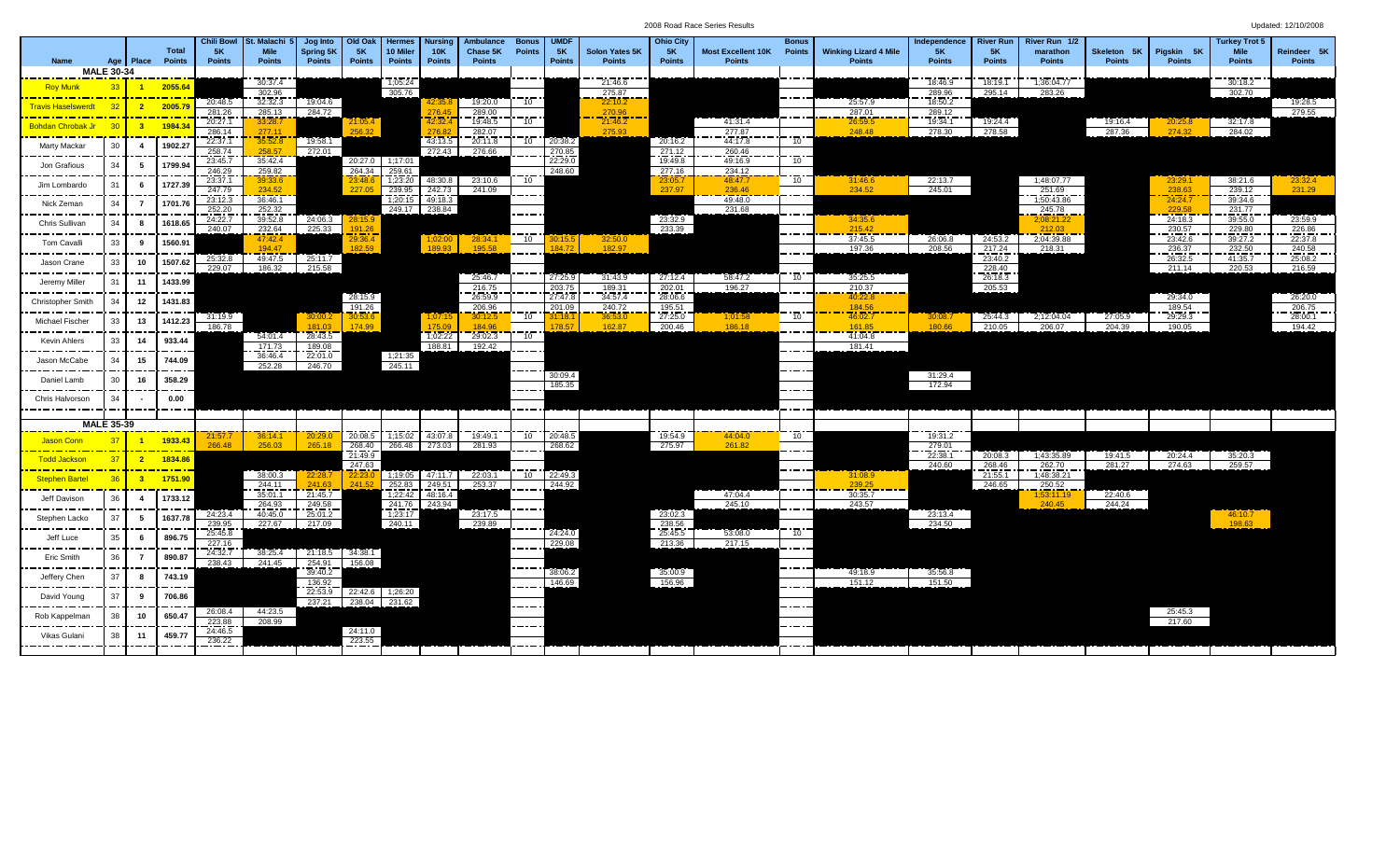2008 Road Race Series Results

|  | Updated: 12/10/2008 |
|--|---------------------|
|--|---------------------|

|                                                                                                                            |                     |                         |                  | <b>Chili Bowl</b> | . Malachi         | Joa Into                 | Old Oak       | <b>Hermes</b>            | Nursina           | <b>Ambulance</b> | <b>Bonus</b>           | <b>UMDI</b>   |                   | <b>Ohio City</b>  |                           | <b>Bonus</b>  |                              | Independence      | <b>River Run</b> | <b>River Run</b> 1/2 |               |                   | <b>Turkey Trot 5</b>  |                          |
|----------------------------------------------------------------------------------------------------------------------------|---------------------|-------------------------|------------------|-------------------|-------------------|--------------------------|---------------|--------------------------|-------------------|------------------|------------------------|---------------|-------------------|-------------------|---------------------------|---------------|------------------------------|-------------------|------------------|----------------------|---------------|-------------------|-----------------------|--------------------------|
|                                                                                                                            |                     |                         | <b>Total</b>     | <b>5K</b>         | <b>Mile</b>       | Spring 5K                | <b>5K</b>     | 10 Miler                 | <b>10K</b>        | Chase 5K         | <b>Points</b>          | <b>5K</b>     | Solon Yates 5K    | <b>5K</b>         | <b>Most Excellent 10K</b> | <b>Points</b> | <b>Winking Lizard 4 Mile</b> | <b>5K</b>         | <b>5K</b>        | marathon             | Skeleton 5K   | Pigskin 5K        | Mile                  | Reindeer 5K              |
| <b>Name</b>                                                                                                                |                     |                         | Age Place Points | <b>Points</b>     | <b>Points</b>     | <b>Points</b>            | <b>Points</b> | <b>Points</b>            | <b>Points</b>     | <b>Points</b>    |                        | <b>Points</b> | <b>Points</b>     | <b>Points</b>     | <b>Points</b>             |               | <b>Points</b>                | <b>Points</b>     | <b>Points</b>    | <b>Points</b>        | <b>Points</b> | <b>Points</b>     | <b>Points</b>         | <b>Points</b>            |
|                                                                                                                            | <b>MALE 40-44</b>   |                         |                  |                   |                   |                          |               |                          |                   |                  |                        |               |                   |                   |                           |               |                              |                   |                  |                      |               |                   |                       |                          |
|                                                                                                                            |                     |                         |                  |                   |                   |                          |               |                          |                   |                  |                        |               |                   |                   |                           |               | 27:23.6                      |                   |                  |                      |               |                   |                       |                          |
| <b>Matthew Yetter</b>                                                                                                      | 42                  |                         | 1954.54          | 21:27.0           | 34:13.6<br>271.05 | 20:02.8<br>270.94        |               | 1:10:18<br>284.46        |                   | 24:52.<br>224.58 | 10                     |               | 22:12.9<br>270.40 | 21:33.4<br>254.96 | 46:36.0<br>247.59         | 10            |                              | 20:18.3<br>268.21 |                  | 1:33:13.39           | 20:24.6       | 21:35.8<br>259.49 | 35:24.5<br>259.06     | 21:09.3<br>257.36        |
| <u> 2000 - 2000 - 2000 - 200</u>                                                                                           |                     |                         |                  | 272.74            | 36:15.9           |                          |               | 1:17:06                  |                   |                  |                        |               | 23:29.5           | 20:35.5           |                           |               | 272.05<br>29:25.4            | 20:29.1           |                  | 291.94               | 271.36        |                   |                       | 20:48.9                  |
| <b>David Simko</b>                                                                                                         |                     | $\overline{2}$          | 1831.37          |                   |                   | 21:30.9                  |               |                          |                   |                  |                        |               |                   |                   |                           |               |                              |                   |                  |                      |               | 21:03.3           |                       |                          |
| <u> 1989 - 1989 - 1989 - 1989 - 1989 - 1989 - 1989 - 1989 - 1989 - 1989 - 1989 - 1989 - 1989 - 1989 - 1989 - 1989 - 19</u> | <u>and a series</u> | <b>CONTRACTOR</b>       |                  |                   | 255.82<br>.       | 252.44                   | 245.6         | 259.37<br>----           |                   |                  |                        |               | 255.73            | 266.90            |                           |               | 253.28                       | 265.84<br>-----   |                  |                      |               | 266.16            |                       | 261.55                   |
| <b>Jerry Crabb</b>                                                                                                         | $-4.3$              | $\overline{\mathbf{3}}$ | 1808.2           | 21:48.0           | 36:27.9           | 21:20.6                  |               | 1;17:58                  |                   |                  |                        | 21:57.2       |                   |                   |                           |               |                              | 20:51.6           |                  | 1;45:10.52           |               |                   | 36:13.2               |                          |
|                                                                                                                            |                     |                         |                  | 268.45            | 254.42            | 254.48                   |               | 256.47                   |                   |                  |                        | 254.60        |                   |                   |                           |               |                              | 261.07            |                  | 258.76               |               |                   | 253.25                |                          |
| Michael Pavlovcak                                                                                                          | 40                  | $\mathbf{A}$            | 1799.31          | 23:09.4           | 36:46.8           | 21:27.9                  |               | 1;17:17                  |                   |                  |                        |               | 24:03.9           |                   |                           |               | 29:41.7                      | 20:49.2           |                  |                      |               | 21:32.7           | 35:48.9               | 21:10.8                  |
|                                                                                                                            |                     |                         |                  | 252.72            | 252.24            | 253.03                   |               | 258.71                   |                   |                  |                        |               | 249.63            |                   |                           |               | 250.97                       | 261.58            |                  |                      |               | 260.11            | 256.11                | 257.05                   |
| Karl Horning                                                                                                               | 41                  | 5                       | 1786.50          |                   | 37:58.5           | 21:51.8                  | 21:31.0       |                          |                   | 21:20.8          |                        |               |                   |                   |                           |               |                              |                   | 21:47.0          |                      | 20:33.0       | 21:18.1           |                       |                          |
|                                                                                                                            |                     |                         |                  |                   | 244.31            | 248.42                   | 251.25        |                          |                   | 261.75           |                        |               |                   |                   |                           |               |                              |                   | 248.18           |                      | 269.51        | 263.08            |                       |                          |
| Joseph Horvath                                                                                                             | 42                  | - 6                     | 1694.01          |                   | 39:36.9           | 23:11.6                  |               |                          | $1;24:28$ 48:47.3 |                  |                        |               | 27:22.5           | 23:08.2           | 52:48.2                   | 10            |                              |                   |                  | 1:48:07.75           | 22:42.2       | 23:29.6           |                       |                          |
| _______                                                                                                                    |                     |                         |                  |                   | 234.19            | 234.18                   |               | 236.71                   | 241.37            |                  | ---                    |               | 219.45            | 237.54            | 218.50                    |               |                              |                   |                  | 251.69               | 243.96        | 238.55            |                       |                          |
| Jim Christ                                                                                                                 | 44                  | $\overline{7}$          | 1279.84          | 22:38.9           | 36:07.4           | 21:19.3                  |               | 1,21.54                  |                   |                  |                        |               |                   |                   |                           |               |                              |                   |                  | 1:42:24.54           |               |                   |                       |                          |
| --------                                                                                                                   |                     |                         |                  | 258.39            | 256.83            | 254.74                   |               | 244.13                   |                   |                  | ----                   |               |                   |                   |                           |               |                              |                   |                  | 265.75               |               |                   |                       |                          |
| <b>Rob Bennett</b>                                                                                                         | 41                  | -8                      | 904.56           | 25:38.9           | 41:46.6           |                          |               |                          | 53:10.5           |                  |                        |               |                   |                   |                           |               |                              |                   |                  | 1;56:52.35           |               |                   |                       |                          |
|                                                                                                                            |                     |                         |                  | 228.17            | 222.07            |                          |               |                          | 221.45            |                  |                        |               |                   |                   |                           |               |                              |                   |                  | 232.86               |               |                   |                       |                          |
| ---------                                                                                                                  |                     |                         |                  | 30:25.8           | 47:56.1           |                          |               |                          |                   | 26:52.8          |                        | 28:49.8       |                   |                   |                           |               |                              |                   |                  |                      |               |                   |                       |                          |
| Kelley Moran                                                                                                               | 43                  | 9                       | 787.61           | 192.32            | 193.54            |                          |               |                          |                   | 207.86           |                        | 193.88        |                   |                   |                           |               |                              |                   |                  |                      |               |                   |                       |                          |
|                                                                                                                            |                     |                         |                  |                   |                   | 21:50.2                  | 21:59.8       | 1:23:38                  |                   |                  |                        |               |                   |                   |                           |               |                              |                   |                  |                      |               |                   |                       |                          |
| Rob Havranek                                                                                                               | 41                  | 10                      | 733.57           |                   |                   | 248.73                   | 245.76        | 239.07                   |                   |                  |                        |               |                   |                   |                           |               |                              |                   |                  |                      |               |                   |                       |                          |
|                                                                                                                            |                     |                         |                  |                   | 34:41.8           |                          |               |                          |                   |                  |                        |               |                   |                   |                           |               |                              |                   |                  |                      |               |                   |                       |                          |
| Kevin Landis                                                                                                               | 40                  | 11                      | 267.38           |                   | 267.38            |                          |               |                          |                   |                  |                        |               |                   |                   |                           |               |                              |                   |                  |                      |               |                   |                       |                          |
| __________                                                                                                                 |                     |                         |                  |                   | _____<br>40:08.9  |                          |               |                          |                   |                  | ----                   |               |                   |                   |                           |               |                              |                   |                  |                      |               |                   |                       |                          |
| Roger Burzanko                                                                                                             | 42                  | 12                      | 231.08           |                   | 231.08            |                          |               |                          |                   |                  |                        |               |                   |                   |                           |               |                              |                   |                  |                      |               |                   |                       |                          |
|                                                                                                                            |                     |                         |                  |                   |                   |                          |               |                          |                   |                  |                        |               |                   |                   |                           |               |                              |                   |                  |                      |               |                   |                       |                          |
|                                                                                                                            | <b>MALE 45-49</b>   |                         |                  |                   |                   |                          |               |                          |                   |                  |                        |               |                   |                   |                           |               |                              |                   |                  |                      |               |                   |                       |                          |
|                                                                                                                            |                     |                         |                  |                   |                   |                          |               |                          |                   |                  |                        |               |                   |                   |                           |               |                              | ------            |                  |                      | .             |                   |                       | $-19:12.7$               |
| <b>Neil Dostal</b>                                                                                                         | 46                  | $-1$                    | 2002.12          |                   |                   |                          |               |                          |                   | 18:54.4          |                        |               |                   | 19:15.4           |                           |               |                              | 19:13.6           |                  |                      | 19:15.5       | 20:04.4           | 32:12.8               |                          |
|                                                                                                                            |                     |                         |                  |                   |                   |                          |               |                          |                   | 295.52           |                        |               |                   | 285.39            |                           |               |                              | 283.26            |                  |                      | 287.59        | 279.19            | 284.76<br>والمستحققين | 286.41                   |
| <b>Gary Coiro</b>                                                                                                          | 4 <sup>5</sup>      | $\sqrt{2}$              | 1840.69          | 21:44.8           | 35:27.6           |                          |               | 1:18:41                  | 46:38.6           |                  |                        |               | 22:59.8           |                   |                           |               | 27:49.7                      |                   |                  | 1:39:12.53           |               |                   | 41:46.2               |                          |
| <u>noon at soon at soon at soon at soon</u>                                                                                |                     |                         |                  | 269.11            | 261.62            |                          |               | 254.14                   | 252.46            |                  |                        |               | 261.23            |                   |                           |               | 267.80                       |                   |                  | 274.32               |               |                   | 219.60                |                          |
| <b>Tom Salamon</b>                                                                                                         |                     | $\overline{\mathbf{3}}$ | 1613.58          | 24:33.8           | 40:21.0           | 23:20.5                  | 23:56.3       | 1;28:00                  |                   |                  |                        | 24:16.8       | 26:39.3           |                   |                           |               | 33:40.4                      | 23:44.2           |                  |                      |               |                   | 44:36.2               |                          |
| <u> 1988 - An t-San Tall, anns an t-San Tall, anns an t-</u>                                                               |                     |                         |                  | 238.25            | 229.93            | 232.70                   | 225.83        | $\frac{227.23}{1;38:50}$ |                   |                  |                        | 230.21        | 225.37            |                   |                           |               | 221.31                       | 229.44            |                  |                      |               |                   | 205.65                |                          |
| Tom Wasserbauer                                                                                                            | 45                  | $\overline{\mathbf{4}}$ | 1473.67          | 26:14.9           |                   |                          |               |                          |                   | 25:05.3          |                        |               |                   |                   |                           |               |                              |                   | 25:46.6          |                      |               | 26:22.1           | 47:33.0               | 25:51.6                  |
| __________                                                                                                                 |                     |                         |                  | 222.96            |                   |                          |               | 202.32                   |                   | 222.70           |                        |               |                   |                   |                           |               |                              |                   | 209.73           |                      |               | 212.53            | 192.91                | $\frac{210.52}{27:20.9}$ |
| <b>Richard Baker</b>                                                                                                       | 49                  | 5                       | 1423.75          | 27:24.5           | 46:20.6           | 26:40.5                  | -27:22        |                          |                   |                  |                        | 27:05.1       |                   |                   |                           |               |                              | 27:25.8           | 26:42.4          |                      |               |                   | 47:35.2               |                          |
| _______                                                                                                                    |                     |                         |                  | 213.52            | 200.19            | $\frac{203.62}{22:45.9}$ | 19748         |                          |                   |                  |                        | 206.37        |                   |                   |                           |               |                              | 198.55            | 202.43           |                      |               |                   | 192.76                | 199.07                   |
| Jon Jeswald                                                                                                                | 45                  | - 6                     | 1214.50          |                   | 38:04.1           |                          |               | 1;21:36                  | 47:50.1           |                  |                        | 23:11.7       |                   |                   |                           |               |                              |                   |                  |                      |               |                   |                       |                          |
|                                                                                                                            |                     |                         |                  |                   | 243.70            | 238.59                   |               | 245.06                   | 246.18            |                  |                        | 240.97        |                   |                   |                           |               |                              |                   |                  |                      |               |                   |                       |                          |
| ----------                                                                                                                 |                     |                         |                  | 25:20.3           | 41:38.7           |                          |               | 1:38:37                  |                   |                  |                        |               |                   |                   |                           |               |                              | 23:08.9           |                  |                      |               |                   |                       |                          |
| <b>Timothy Powell</b>                                                                                                      | 47                  | - 7                     | 891.78           | 230.97            | 222.77            |                          |               | 202.77                   |                   |                  |                        |               |                   |                   |                           |               |                              | 235.27            |                  |                      |               |                   |                       |                          |
| ----------                                                                                                                 |                     |                         |                  | 26:12.7           | 43:14.0           |                          |               | 1,29.36                  |                   |                  | ----                   |               |                   |                   |                           |               |                              |                   |                  |                      |               | 25:45.4           |                       |                          |
| <b>Todd Teter</b>                                                                                                          | 46                  | 8                       | 878.61           | 223.26            | 214.59            |                          |               | 223.18                   |                   |                  |                        |               |                   |                   |                           |               |                              |                   |                  |                      |               | 217.57            |                       |                          |
| ---------                                                                                                                  |                     |                         |                  |                   |                   |                          |               | 1:22:47                  |                   |                  | ---                    |               | 24:50.6           |                   |                           |               |                              |                   |                  |                      |               |                   |                       |                          |
| <b>Andrew Balazs</b>                                                                                                       | 49                  | 9                       | 483.36           |                   |                   |                          |               | 241.55                   |                   |                  |                        |               | 241.81            |                   |                           |               |                              |                   |                  |                      |               |                   |                       |                          |
| .                                                                                                                          |                     |                         |                  |                   | 50:07.7           | 29:34.2                  |               |                          |                   |                  | $\cdots \cdots \cdots$ |               |                   |                   |                           |               |                              |                   |                  |                      |               |                   |                       |                          |
| Michael Magpoc                                                                                                             | 46                  | 10                      | 368.75           |                   | 185.07            | 183.68                   |               |                          |                   |                  |                        |               |                   |                   |                           |               |                              |                   |                  |                      |               |                   |                       |                          |
|                                                                                                                            |                     |                         |                  | 31:53.6           |                   |                          |               |                          |                   |                  |                        |               |                   |                   |                           |               |                              |                   |                  |                      |               |                   |                       |                          |
| <b>Brian McKinney</b>                                                                                                      | 49                  | 11                      | 183.50           |                   |                   |                          |               |                          |                   |                  |                        |               |                   |                   |                           |               |                              |                   |                  |                      |               |                   |                       |                          |
|                                                                                                                            |                     |                         |                  | 183.50            |                   |                          |               |                          |                   |                  |                        |               |                   |                   |                           |               |                              |                   |                  |                      |               |                   |                       |                          |
| James Nicoulin                                                                                                             | 48                  |                         | 0.00             |                   |                   |                          |               |                          |                   |                  |                        |               |                   |                   |                           |               |                              |                   |                  |                      |               |                   |                       |                          |
|                                                                                                                            |                     |                         |                  |                   |                   |                          |               |                          |                   |                  |                        |               |                   |                   |                           |               |                              |                   |                  |                      |               |                   |                       |                          |
|                                                                                                                            |                     |                         |                  |                   |                   |                          |               |                          |                   |                  |                        |               |                   |                   |                           |               |                              |                   |                  |                      |               |                   |                       |                          |